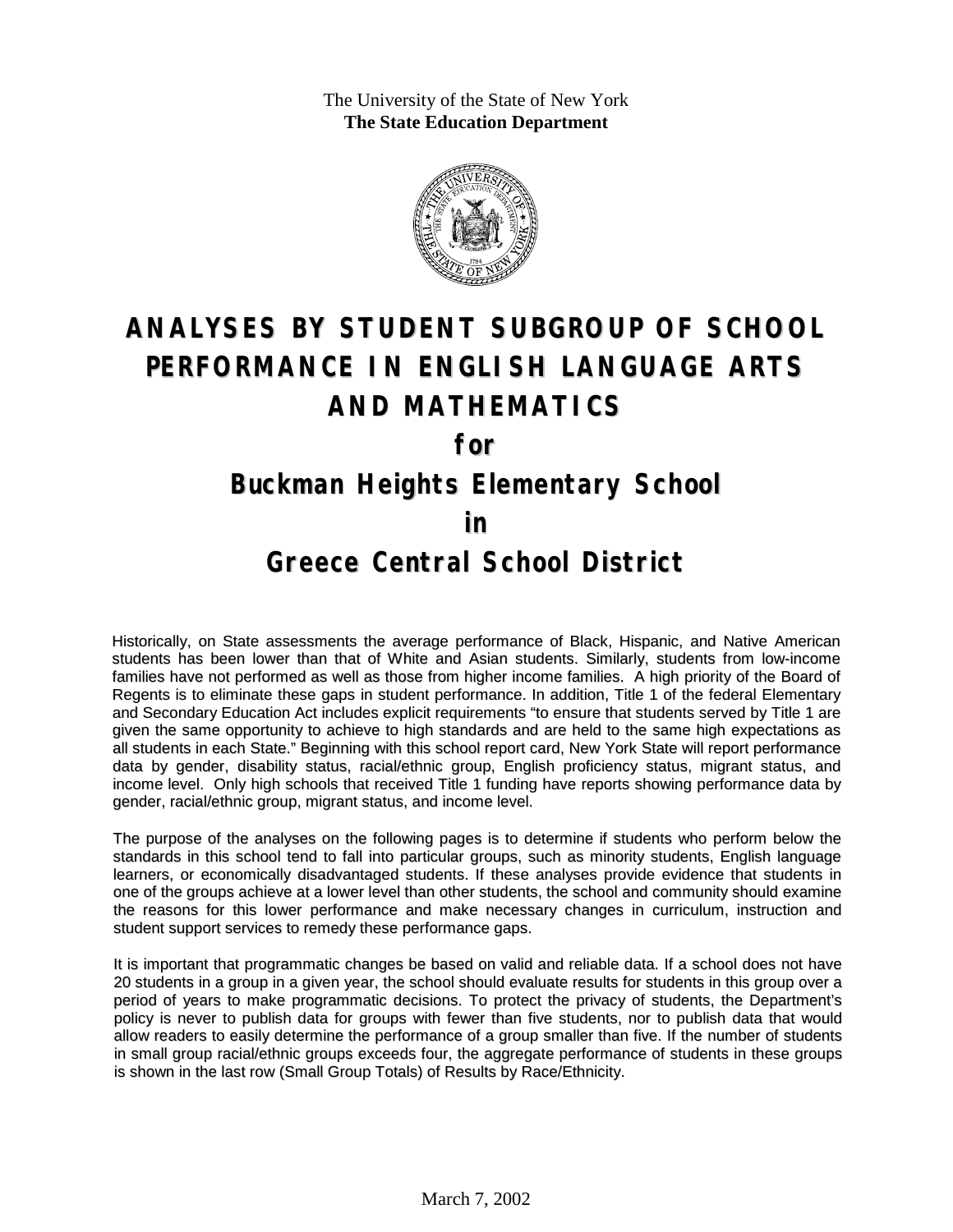## **Elementary English Language Arts**

A description of the performance levels and summary results for all general-education students and all students with disabilities can be found in the *Overview* of the New York State Report Card.

| <b>Student Subgroup</b>               | <b>Counts of Students</b> |     |                             |                |             |                |             |                | <b>Percentages</b><br>of Tested |                  |
|---------------------------------------|---------------------------|-----|-----------------------------|----------------|-------------|----------------|-------------|----------------|---------------------------------|------------------|
|                                       | <b>Not Tested</b>         |     |                             | <b>Tested</b>  |             |                |             |                | <b>Students</b>                 |                  |
|                                       | <b>ALT</b>                | ELL | No<br>Valid<br><b>Score</b> | Level<br>1     | Level<br>2  | Level<br>3     | Level<br>4  | Total          | Level<br>$2 - 4$                | Level<br>$3 - 4$ |
| Results by Race/Ethnicity             |                           |     |                             |                |             |                |             |                |                                 |                  |
| American Indian/Alaskan<br>Native     | $\Omega$                  | 0   | $\pmb{0}$                   | $\pmb{0}$      | 0           | 0              | 0           | 0              | 0%                              | 0%               |
| <b>Black</b>                          | $\mathbf 0$               | 0   | 0                           | s              | s           | s              | s           | $\overline{4}$ | s                               | s                |
| Hispanic                              | 0                         | 0   | $\pmb{0}$                   | s              | s           | ${\bf s}$      | s           | 3              | s                               | s                |
| Asian or Pacific Islander             | $\mathbf 0$               | 0   | $\mathbf 0$                 | s              | s           | $\mathsf{s}$   | s           | 4              | s                               | s                |
| White                                 | $\mathbf 0$               | 0   | $\mathbf 0$                 | 5              | 24          | 66             | 22          | 117            | 96%                             | 75%              |
| Total                                 | $\mathbf 0$               | 0   | 0                           | 6              | 27          | 73             | 22          | 128            | 95%                             | 74%              |
| Small Group Totals (s)                | 0                         | 0   | 0                           | 1              | 3           | $\overline{7}$ | 0           | 11             | 91%                             | 64%              |
| Results by Gender                     |                           |     |                             |                |             |                |             |                |                                 |                  |
| Female                                | $\mathbf 0$               | 0   | $\pmb{0}$                   | $\overline{2}$ | 9           | 32             | 15          | 58             | 97%                             | 81%              |
| Male                                  | $\mathbf 0$               | 0   | 0                           | 4              | 18          | 41             | 7           | 70             | 94%                             | 69%              |
| Total                                 | $\mathbf 0$               | 0   | $\mathbf 0$                 | 6              | 27          | 73             | 22          | 128            | 95%                             | 74%              |
| Results by English Proficiency Status |                           |     |                             |                |             |                |             |                |                                 |                  |
| <b>English Proficient</b>             | 0                         | 0   | $\pmb{0}$                   | 6              | 27          | 73             | 22          | 128            | 95%                             | 74%              |
| <b>Limited English Proficient</b>     | 0                         | 0   | $\pmb{0}$                   | 0              | 0           | $\mathbf 0$    | 0           | $\mathbf 0$    | 0%                              | 0%               |
| Total                                 | $\Omega$                  | 0   | $\pmb{0}$                   | 6              | 27          | 73             | 22          | 128            | 95%                             | 74%              |
| Results by Income Level               |                           |     |                             |                |             |                |             |                |                                 |                  |
| Economically<br>Disadvantaged         | $\mathbf 0$               | 0   | $\mathbf 0$                 | 3              | 5           | 14             | 1           | 23             | 87%                             | 65%              |
| Not Disadvantaged                     | 0                         | 0   | $\mathbf 0$                 | 3              | 22          | 59             | 21          | 105            | 97%                             | 76%              |
| Total                                 | $\mathbf 0$               | 0   | 0                           | 6              | 27          | 73             | 22          | 128            | 95%                             | 74%              |
| <b>Results by Migrant Status</b>      |                           |     |                             |                |             |                |             |                |                                 |                  |
| <b>Migrant Family</b>                 | 0                         | 0   | 0                           | 0              | $\mathbf 0$ | $\mathbf 0$    | $\mathbf 0$ | $\mathbf 0$    | 0%                              | 0%               |
| Not Migrant Family                    | $\mathbf 0$               | 0   | $\pmb{0}$                   | 6              | 27          | 73             | 22          | 128            | 95%                             | 74%              |
| Total                                 | $\mathbf 0$               | 0   | $\pmb{0}$                   | 6              | 27          | 73             | 22          | 128            | 95%                             | 74%              |

**Note. ALT** designates severely disabled students eligible for the New York State Alternate Assessment; **ELL** designates English language learners eligible for an alternative assessment of proficiency in reading English; and **No Valid Score** designates students who did not receive a valid test score because of absence from all or part of the test or because the test was administered under nonstandard conditions.

03/07/02